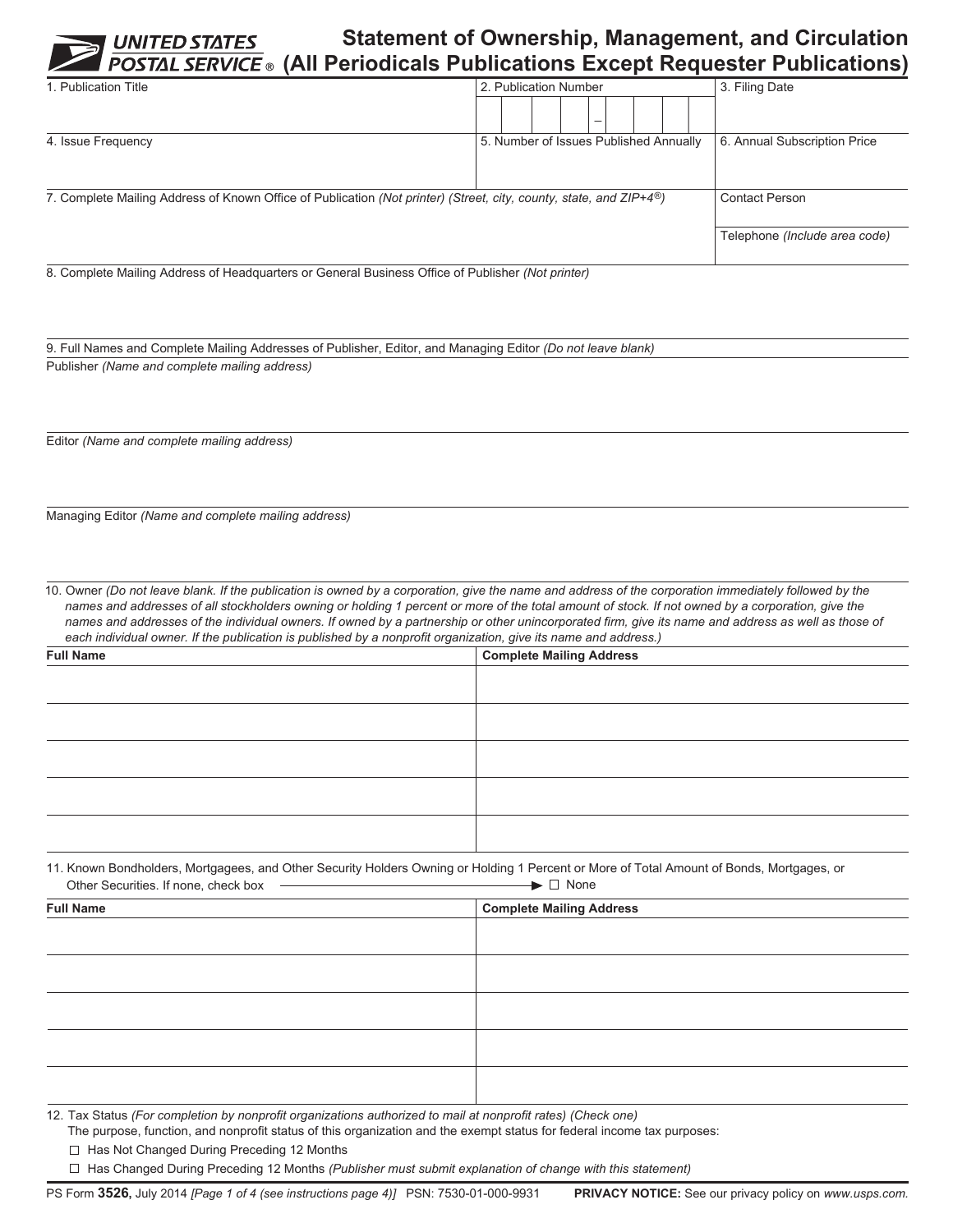| 13. Publication Title                     |                                                                | 14. Issue Date for Circulation Data Below                                                                                                                         |                                                                                     |                                                                                 |
|-------------------------------------------|----------------------------------------------------------------|-------------------------------------------------------------------------------------------------------------------------------------------------------------------|-------------------------------------------------------------------------------------|---------------------------------------------------------------------------------|
|                                           |                                                                |                                                                                                                                                                   |                                                                                     |                                                                                 |
| 15. Extent and Nature of Circulation      |                                                                |                                                                                                                                                                   | <b>Average No. Copies</b><br><b>Each Issue During</b><br><b>Preceding 12 Months</b> | No. Copies of Single<br><b>Issue Published</b><br><b>Nearest to Filing Date</b> |
|                                           | a. Total Number of Copies (Net press run)                      |                                                                                                                                                                   |                                                                                     |                                                                                 |
|                                           | (1)                                                            | Mailed Outside-County Paid Subscriptions Stated on PS Form 3541 (Include paid<br>distribution above nominal rate, advertiser's proof copies, and exchange copies) |                                                                                     |                                                                                 |
| b. Paid<br>Circulation<br>(By Mail<br>and | (2)                                                            | Mailed In-County Paid Subscriptions Stated on PS Form 3541 (Include paid<br>distribution above nominal rate, advertiser's proof copies, and exchange copies)      |                                                                                     |                                                                                 |
| Outside<br>the Mail)                      | (3)                                                            | Paid Distribution Outside the Mails Including Sales Through Dealers and Carriers,<br>Street Vendors, Counter Sales, and Other Paid Distribution Outside USPS®     |                                                                                     |                                                                                 |
|                                           | (4)                                                            | Paid Distribution by Other Classes of Mail Through the USPS<br>(e.g., First-Class Mail®)                                                                          |                                                                                     |                                                                                 |
|                                           | c. Total Paid Distribution [Sum of 15b (1), (2), (3), and (4)] |                                                                                                                                                                   |                                                                                     |                                                                                 |
| d. Free or<br>Nominal                     | (1)                                                            | Free or Nominal Rate Outside-County Copies included on PS Form 3541                                                                                               |                                                                                     |                                                                                 |
| Rate<br>Distribution<br>(By Mail          | (2)                                                            | Free or Nominal Rate In-County Copies Included on PS Form 3541                                                                                                    |                                                                                     |                                                                                 |
| and<br>Outside<br>the Mail)               | (3)                                                            | Free or Nominal Rate Copies Mailed at Other Classes Through the USPS<br>(e.g., First-Class Mail)                                                                  |                                                                                     |                                                                                 |
|                                           | (4)                                                            | Free or Nominal Rate Distribution Outside the Mail (Carriers or other means)                                                                                      |                                                                                     |                                                                                 |
|                                           |                                                                | e. Total Free or Nominal Rate Distribution (Sum of 15d (1), (2), (3) and (4))                                                                                     |                                                                                     |                                                                                 |
|                                           |                                                                | f. Total Distribution (Sum of 15c and 15e)                                                                                                                        |                                                                                     |                                                                                 |
|                                           |                                                                | g. Copies not Distributed (See Instructions to Publishers #4 (page #3))                                                                                           |                                                                                     |                                                                                 |
| h. Total (Sum of 15f and g)               |                                                                |                                                                                                                                                                   |                                                                                     |                                                                                 |
| i. Percent Paid                           |                                                                | (15c divided by 15f times 100)                                                                                                                                    |                                                                                     |                                                                                 |

\* If you are claiming electronic copies, go to line 16 on page 3. If you are not claiming electronic copies, skip to line 17 on page 3.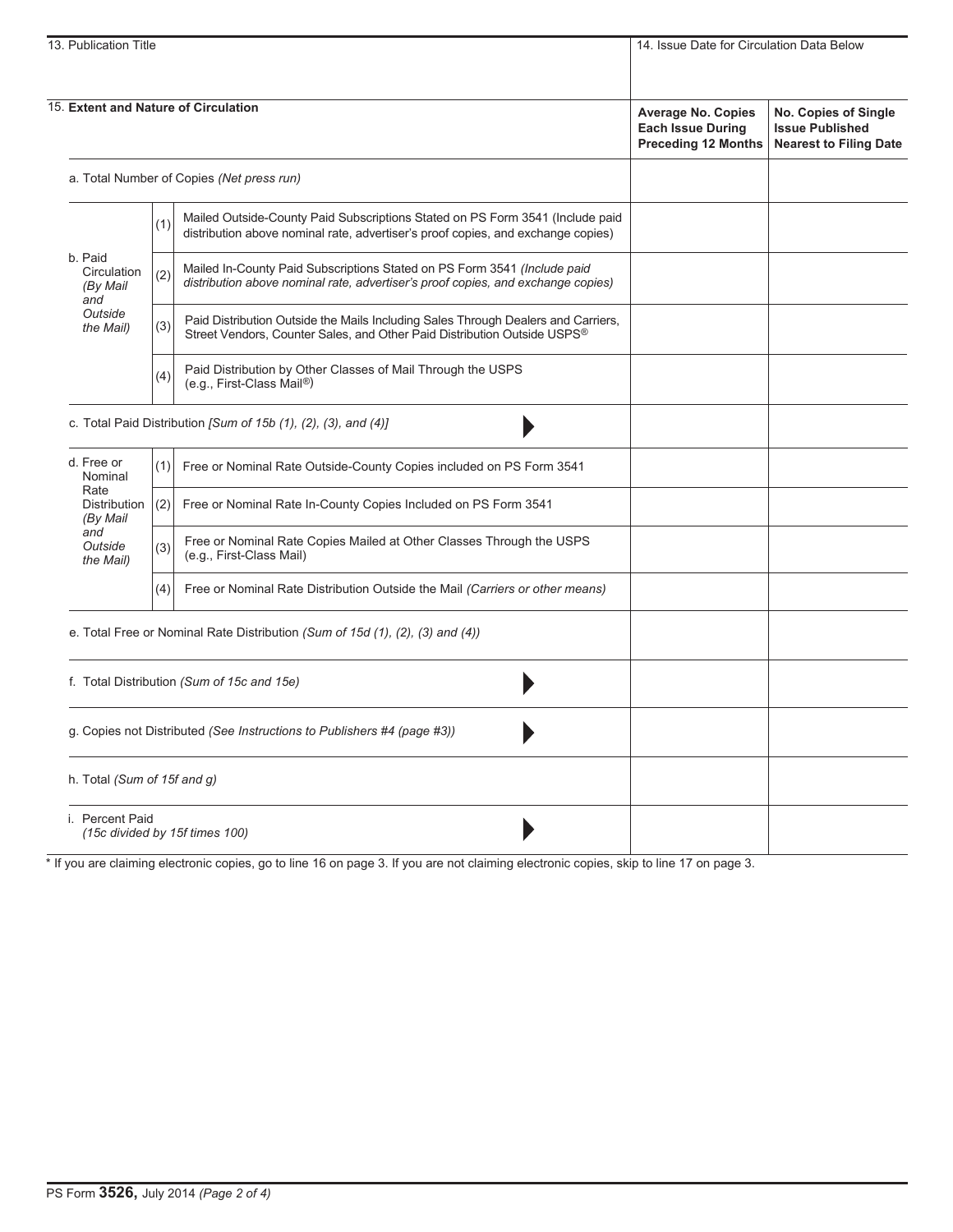**Statement of Ownership, Management, and Circulation (All Periodicals Publications Except Requester Publications)**

| 16. Electronic Copy Circulation                                                    | <b>Average No. Copies</b><br><b>Each Issue During</b><br><b>Preceding 12 Months</b> | No. Copies of Single<br><b>Issue Published</b><br><b>Nearest to Filing Date</b> |
|------------------------------------------------------------------------------------|-------------------------------------------------------------------------------------|---------------------------------------------------------------------------------|
| a. Paid Electronic Copies                                                          |                                                                                     |                                                                                 |
| b. Total Paid Print Copies (Line 15c) + Paid Electronic Copies (Line 16a)          |                                                                                     |                                                                                 |
| c. Total Print Distribution (Line 15f) + Paid Electronic Copies (Line 16a)         |                                                                                     |                                                                                 |
| d. Percent Paid (Both Print & Electronic Copies) (16b divided by 16c $\times$ 100) |                                                                                     |                                                                                 |

**I certify that 50% of all my distributed copies (electronic and print) are paid above a nominal price.**

## 17. Publication of Statement of Ownership

If the publication is a general publication, publication of this statement is required. Will be printed Publication not required.

in the **intervalue issue of this publication**.

18. Signature and Title of Editor, Publisher, Business Manager, or Owner Date

I certify that all information furnished on this form is true and complete. I understand that anyone who furnishes false or misleading information on this form or who omits material or information requested on the form may be subject to criminal sanctions (including fines and imprisonment) and/or civil sanctions (including civil penalties).